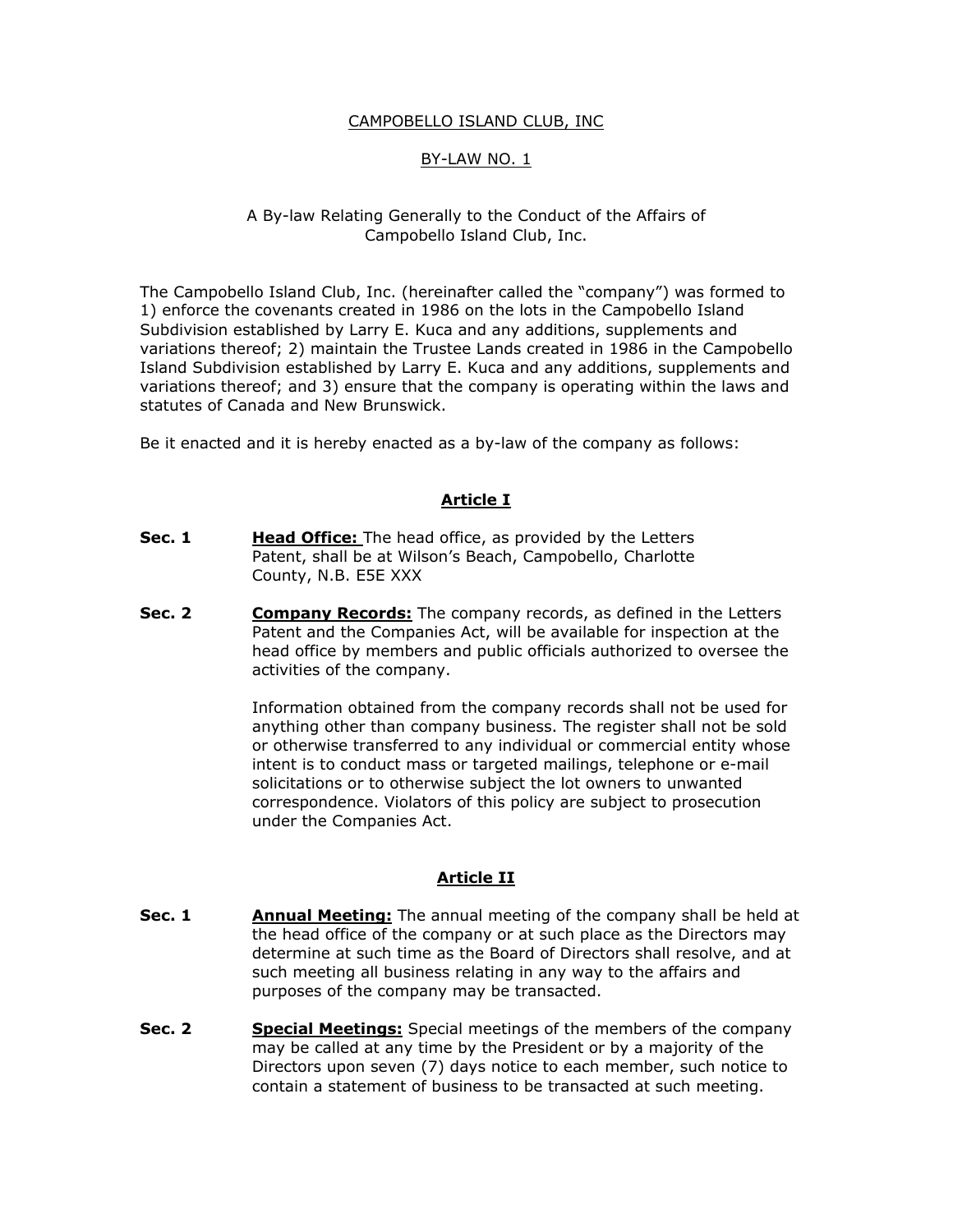The Board of Directors shall also in like manner call a special meeting of the members whenever so requested in writing by not less than ten (10) members. No business other than that specified in the call for the meeting shall be transacted at any special meeting of the members.

- **Sec. 3** Notice: Notice of the time and place of the annual meeting or any general meeting of the members of the company shall be given in writing by the Secretary by mailing same duly addressed to each member at his/her place of residence as shown in the company Register at least seven (7) days before such meeting.
- **Sec. 4 Quorum:** The quorum for the transaction of business at meetings of Members shall consist of five (5) members present.
- **Sec. 5 (1) Voting:** Each owner in good standing of a lot in the Campobello Island Subdivision Scheme established by Larry E. Kuca, Trustee, for the year 1986, and any additions, and variations thereof, shall be entitled to one vote. To be a member in good standing, payment of all dues and other encumbrances must have been made and no covenant violations can have been recorded with the Chairman of the Covenant Enforcement Committee. Members may vote by proxy, and in all instances, a proxy need not himself/herself be a member, but before voting must produce and deposit with the Secretary a sufficient appointment in writing from his/her appointer.

**(2) Voting Procedure:** At all meetings of the company every question shall be decided by a majority of the votes of the members present in person or represented by proxy unless otherwise required by the by-laws. Every question shall be decided in the first instance by a show of hands unless a poll is demanded by any member. Unless a poll is demanded, a declaration by the Chairman that a resolution has been carried or not carried and an entry to that effect in the minutes shall be sufficient evidence of the fact without proof of the number of proportion of the votes recorded in favour of or against such resolutions. In case of an equality of votes at any general meeting whether upon a show of hands or at a poll, the Chairman, whom is normally a non-voting member, is entitled to a casting vote.

- **Sec. 6** Order of Business: The order of business at all meetings of the members shall be as follows:
	- 1. Taking of names of those present;
	- 2. Proof of notice of meeting;
	- 3. Reading of minutes of preceding meeting;
	- 4. Reports of Officers;
	- 5. Reports of Committees;
	- 6. Unfinished business;
	- 7. New business, and at the annual meeting or any general meeting when Officers or Directors are to be elected;
	- 8. Election of inspectors of election;
	- 9. Report of Nominating Committee;
	- 10. Election of Officers and other Directors.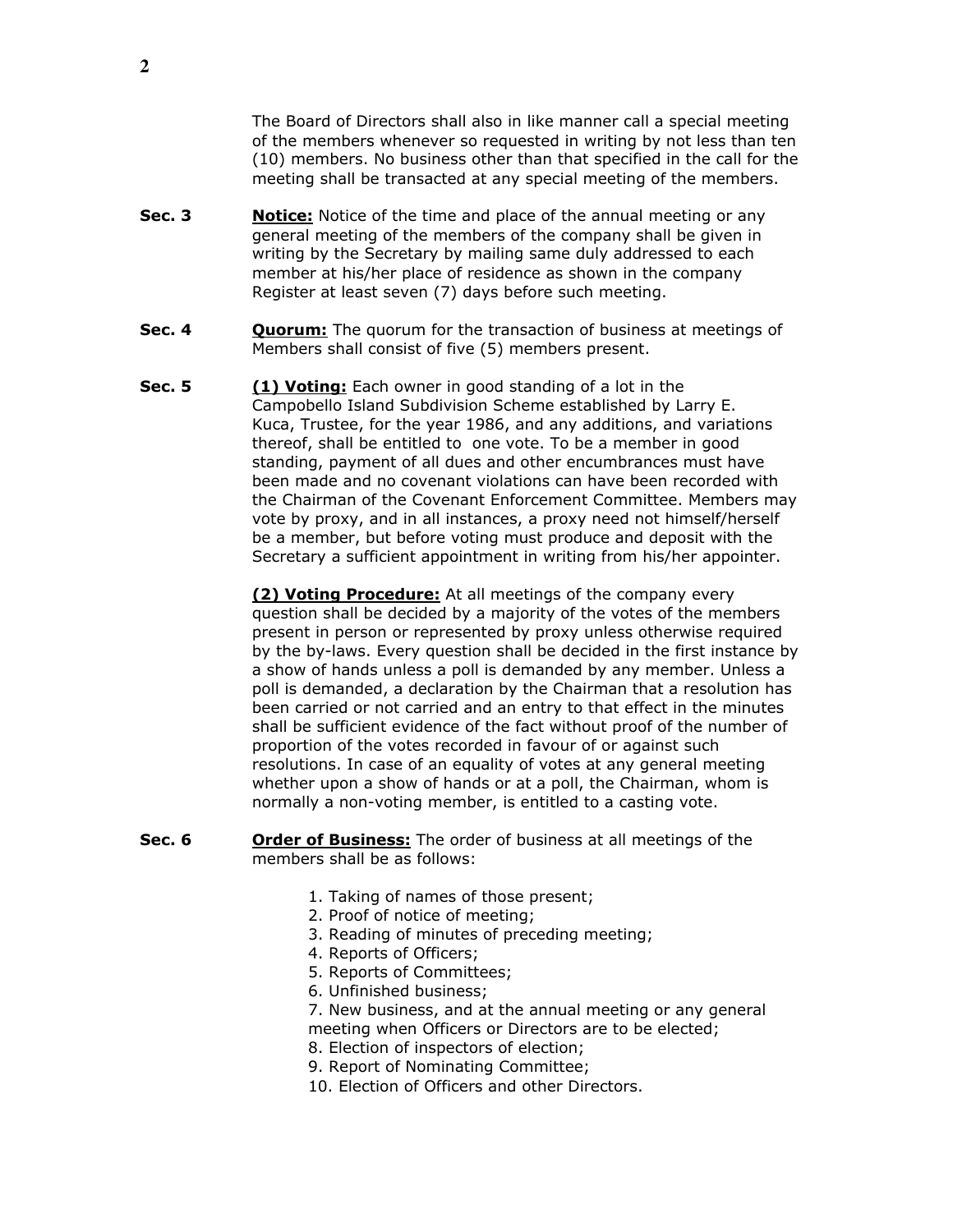**Sec. 7** Adjournments: The Chairman may, with the consent of the meeting, adjourn it from time to time and place to place whether a quorum be present or not, but no business shall be transacted at any adjourned meting except the business left unfinished from which the adjournment took place.

## **Article III**

#### **DIRECTORS**

**Sec. 1 (1) Number:** The affairs and business of this company shall be managed by a Board of Directors consisting of a maximum of nine (9) and a minimum of three (3). The President, Vice-President(s), Secretary and Treasurer shall automatically be Directors and such other Directors to a maximum of nine (9).

> **(2) Election:** The Officers and Directors shall be elected at the annual general meeting of the company, One-third of the Board seats will be elected each year. With nine total seats; three plus any resignations will be up for election annually. If a resignation occurs during the year, the Board shall appoint a person to fill the position until the next annual meeting. At that time, a candidate will be elected to fill the incomplete term. Board members serve three-year terms. Approximately 60 days before the election, the Nomination Committee shall identify all candidates for the position of president. An individual could either nominate himself/herself or be nominated by another company member in good standing. Each candidate will prepare a statement of why he/she should be elected and what would be accomplished in his/her term. This statement (and any subsequent statements leading up to the election) will constitute a platform and a pledge to the membership by the candidate. When elected, this pledge will be the standard by which the membership measures the performance of the president and other officers. Through this platform, the membership will hold the president accountable for the actions and activities of the Board.

Once the person is elected to the presidency, he/she immediately nominates candidates for vice-president, treasurer and secretary. Each candidate will be voted up or down by the membership. If a candidate is voted down, the president-elect will nominate another candidate. The process will continue until all officer seats are filled. Such a procedure will ensure that the president has support on the Board to execute the agenda that he/she promised to the membership.

The election of directors to the Board shall follow a different procedure. The role of the directors is to bring diversity and alternate points of view to the Board. Directors may or may not share the views of the elected officers. They shall therefore be elected as individuals. While it is desirable for candidates aspiring to directorships articulate their positions on important issues before the company, their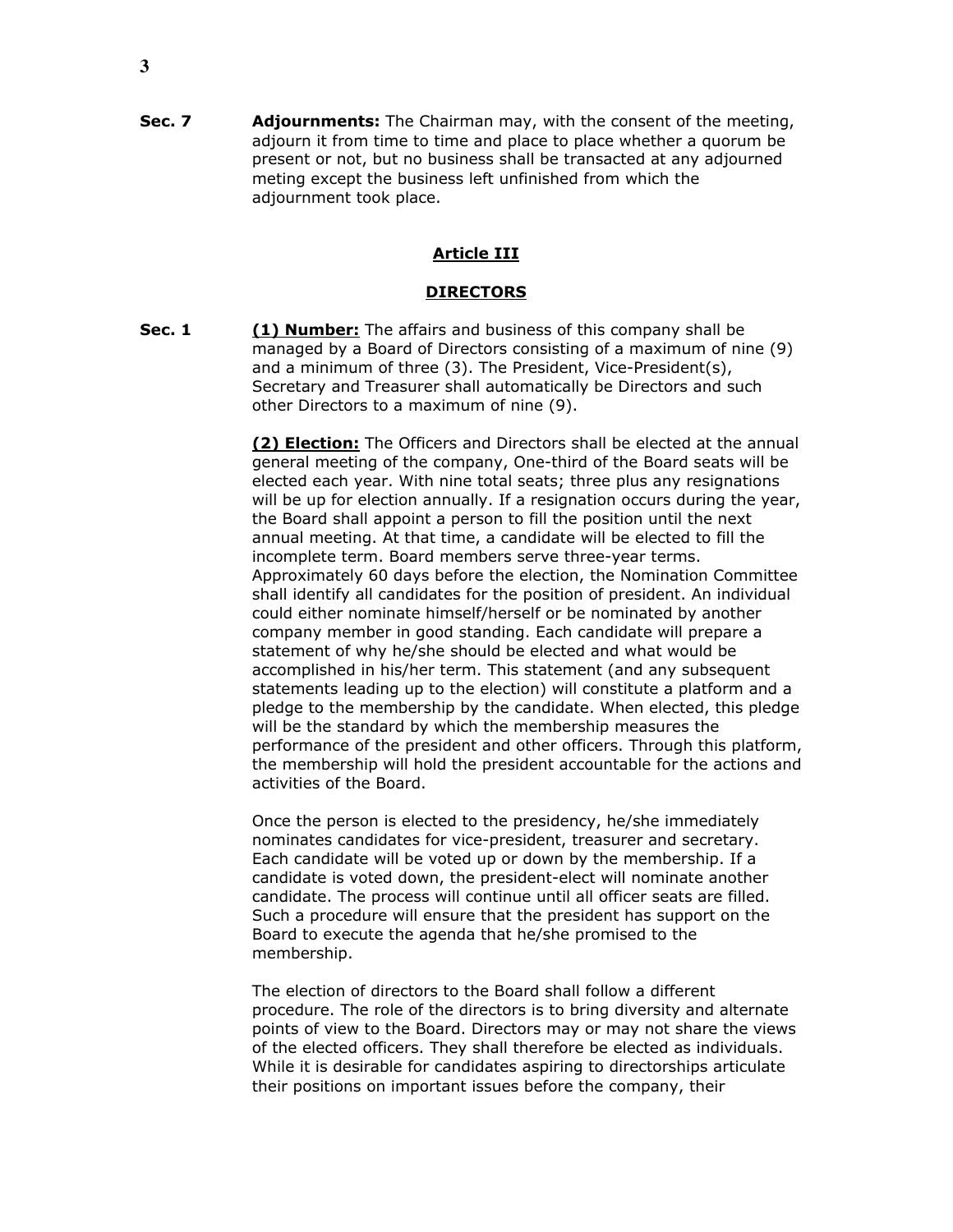nominations could be taken from the floor at the time of the election. The election may be by a show of hands unless a ballot is demanded.

**(3) Re-Election:** The Officers and Directors may be reelected for succeeding terms.

- **Sec. 2 Nominating Committee:** The role of the Nomination Committee is to solicit candidates for vacancies on the Board; to ensure that those who are candidates are 1) legitimate lot owners in the company with full voting privileges; and 2) members in good standing in the company (their dues are fully paid and there are no outstanding liens or other restrictions imposed by the company); and to conduct the election at the annual meeting. No member of the Nomination Committee can be a candidate for a seat on the Board.
- **Sec. 3** Removal: The members of the company may, by resolution passed by at least two-thirds of the votes cast at a general meting of which notice specifying the intention to pass such resolution has been given, remove any Officer or Director before the expiration of his term of office, and may, by a majority of votes cast at that meeting, elect any qualified person in his stead for the remainder of his term.
- **Sec. 4 Increase in Number of Directors:** The number of Directors may be increased or decreased (but shall not be less than three (3)) at any time by the affirmative vote of a majority of the Directors (or by the affirmative vote of the membership) at a special meeting called for that purpose, and by like vote, the additional Directors may be chosen at such meeting to hold office until the next annual election or until their successors are elected.
- **Sec. 5 Duties of Directors:** The Board of Directors of the company shall have the control and general management of the affairs and business of the company and shall from time to time fix the salaries and wages to be paid to any servant of the company. Such Directors shall in all cases act as a board, duly convened by a majority, and they may adopt such rules and regulations for the conduct of their meetings and the management of the company and may appoint such committees from among themselves and/or the general membership of the company as they may deem proper not inconsistent with these bylaws and the laws of the Province of New Brunswick.

#### **Sec. 6 Additional Director's Powers:**

(a) To purchase or otherwise acquire for the company any property rights or privileges which the company is authorized to acquire; (b) To pay for any property purchased for the company either wholly or partially in moneys, stocks, bonds, debentures, or other securities of the company;

(c) To remove any officer for cause or summarily without cause, and in their discretion, from time to time, to devolve the powers and duties of any officer upon any other person for the time being;

(d) To appoint and remove, or suspend such subordinate officers, agents or factors as they may deem necessary and to determine their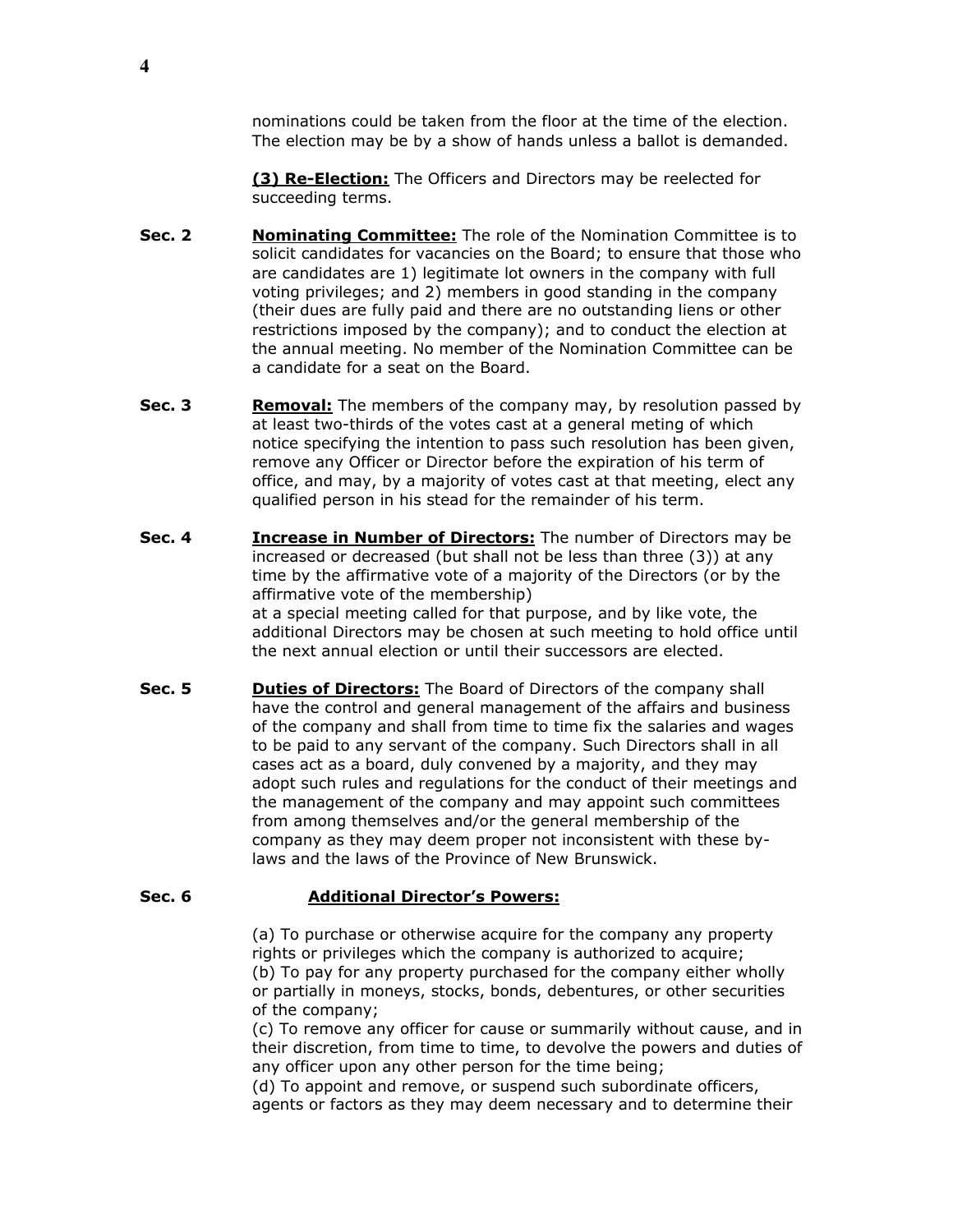duties and to fix and from time to time change their salaries or remuneration and to require security as and when they think fit; (e) To establish policies;

(f) To appoint an Executive Director when deemed necessary and to ratify appointments and termination of all employees;

(g) To formulate and review regularly personnel policies and practices; (h) To approve the budget and all expenditures;

(i) To appoint committees where required or delegated by the President or resolution of the members and define their duties.

- **Sec. 7** Directors' Meetings: Reqular meetings of the board of Directors shall be held immediately following the annual meeting of the members and at such other times as the Board of Directors may determine. Special meetings of the Board of Directors may be called by the President at any time and shall be called by the President at the written request of two other directors. All meetings of the Board of Directors may be held at such place as the Directors or President may determine. The Directors may meet by conference telephone in respect to any corporate matter and actions so approved shall be valid. The Board of Directors may also approve actions via e-mail, provided that a record of such approved action is kept by the secretary, and these actions shall be valid.
- **Sec. 8. Notice of Directors' Meetings:** No formal notice of meetings of the board of Directors shall be necessary but must be given to each Director personally or by letter, telephone or e-mail at least twentyfour (24) hours before the date and hour designated for the meeting. At any such meeting at which all the Directors shall be present, or of which the Directors not present have waived notice in writing, the giving of notice as above described may be dispensed with.
- **Sec. 9 Quorum:** At any meeting of the Board of Directors a majority of the Directors shall constitute a quorum for the transaction of business.
- **Sec. 10 Voting:** At all meetings of the Board of Directors all questions shall be determined by a majority vote of the members of the Board of Directors present.
- **Sec. 11** Vacancies: Whether any vacancies shall occur in the Board of Directors by death, resignation or otherwise, the same shall be filled when deemed appropriate by a majority vote by ballot, of the remaining members of the Board at a special meeting which shall be called for that purpose. The person so chosen shall hold office until the next annual meeting or until a successor shall have been elected at a special meeting called for that purpose.
- **Sec. 12** Remuneration: The Directors shall not be paid any stated salary for their Services as Directors, but by resolution of the Board a fixed fee and expenses of attendance may be allowed for attendance at each meeting. Nothing herein contained shall be construed to preclude any Director from serving the company in any other capacity as an officer, agent or otherwise, and receiving compensation therefore.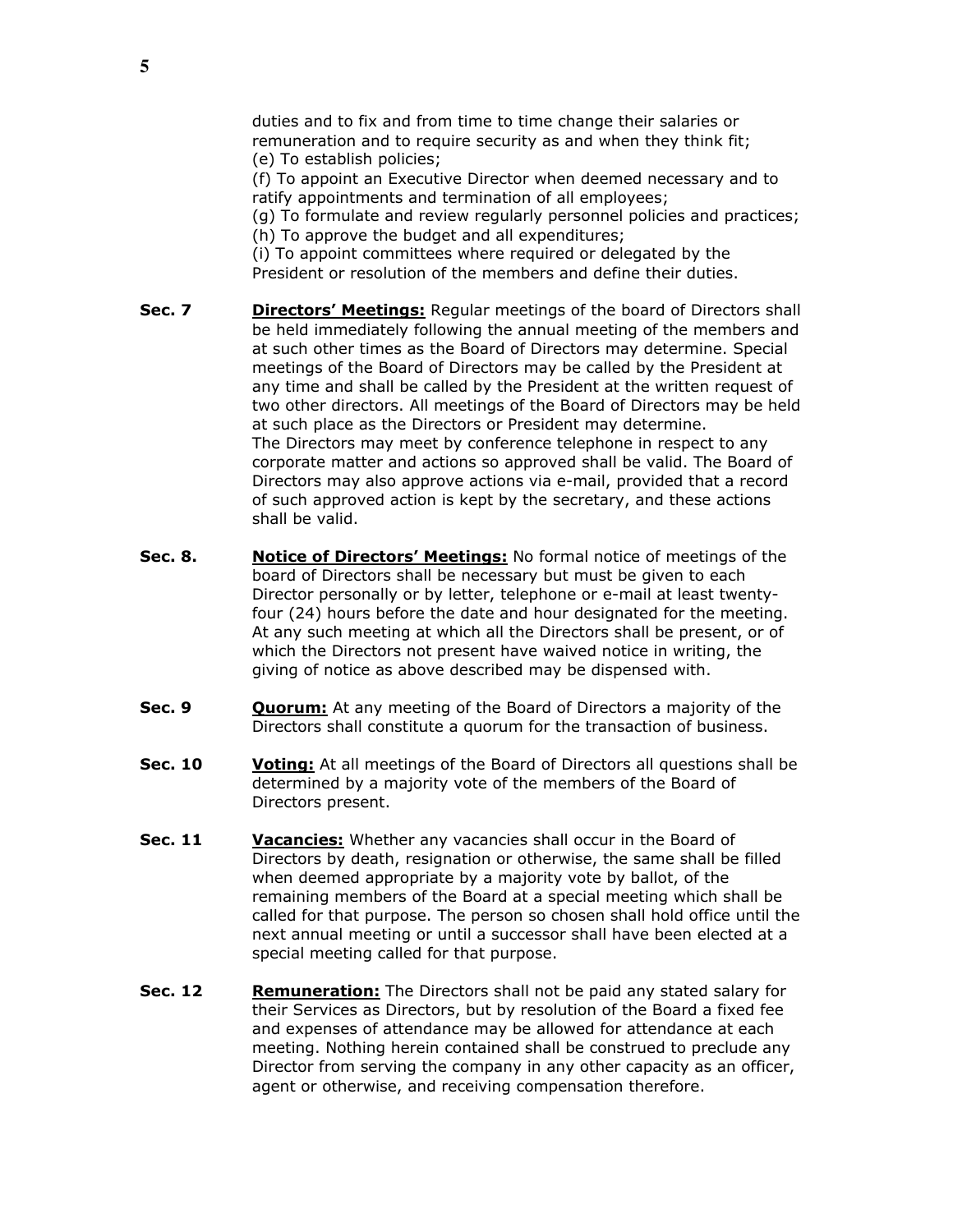- **Sec. 13 Indemnification:** Every Director of the company is deemed to have assumed office on the express agreement and condition that he/she and his/her heirs, executors, administrators and estate and effects respectively shall from time to time and at all times be indemnified and saved harmless out of the funds of the company from and against all costs, charges and expenses which such director sustains or incurs in or about any action, suit or proceeding which is brought, commenced, or prosecuted against him/her for or in respect of any act, deed, matter or thing made, done or permitted by him/her or any other director or directors in or about the execution of the duties of his or their office, and also from and against all other costs, charges and expenses which he/she sustains or incurs in or about or in relation to the affairs thereof except such costs, charges or expenses as are occasioned by his/her own willful neglect or default. by his/her own willful neglect or default.
- **Sec. 14** Adjournment: The Chairman may, with the consent of the meeting, adjourn it from time to time and place to place whether the quorum be present or not but no business shall be transacted at any adjourned meeting except the business left unfinished from which the adjournment took place.
- **Sec. 15 Borrowing Powers:** The Directors of the company are hereby authorized from time to time:

(a) to borrow money upon the credit of the company in such amount and on such terms as may be deemed expedient by obtaining loans or advances or by way of overdraft or otherwise;

(b) to limit or increase the amount so borrowed;

(c) to issue bonds, debentures or other securities of the company and to pledge or sell the same;

(d) to hypothecate, mortgage or pledge the real or personal property of the company or both, to secure any such deeds, debentures or other securities and any money borrowed for the purposes of the company;

(e) to delegate to such officers or Directors of the company as the Directors may designate, all or any of the foregoing powers to such extent and in such manner as the Directors may determine.

# **ARTICLE IV**

## **OFFICERS**

shall be:

**Sec. 1 Number and Qualifications:** The officers of this company

1. President;

2. Vice-President (one or more);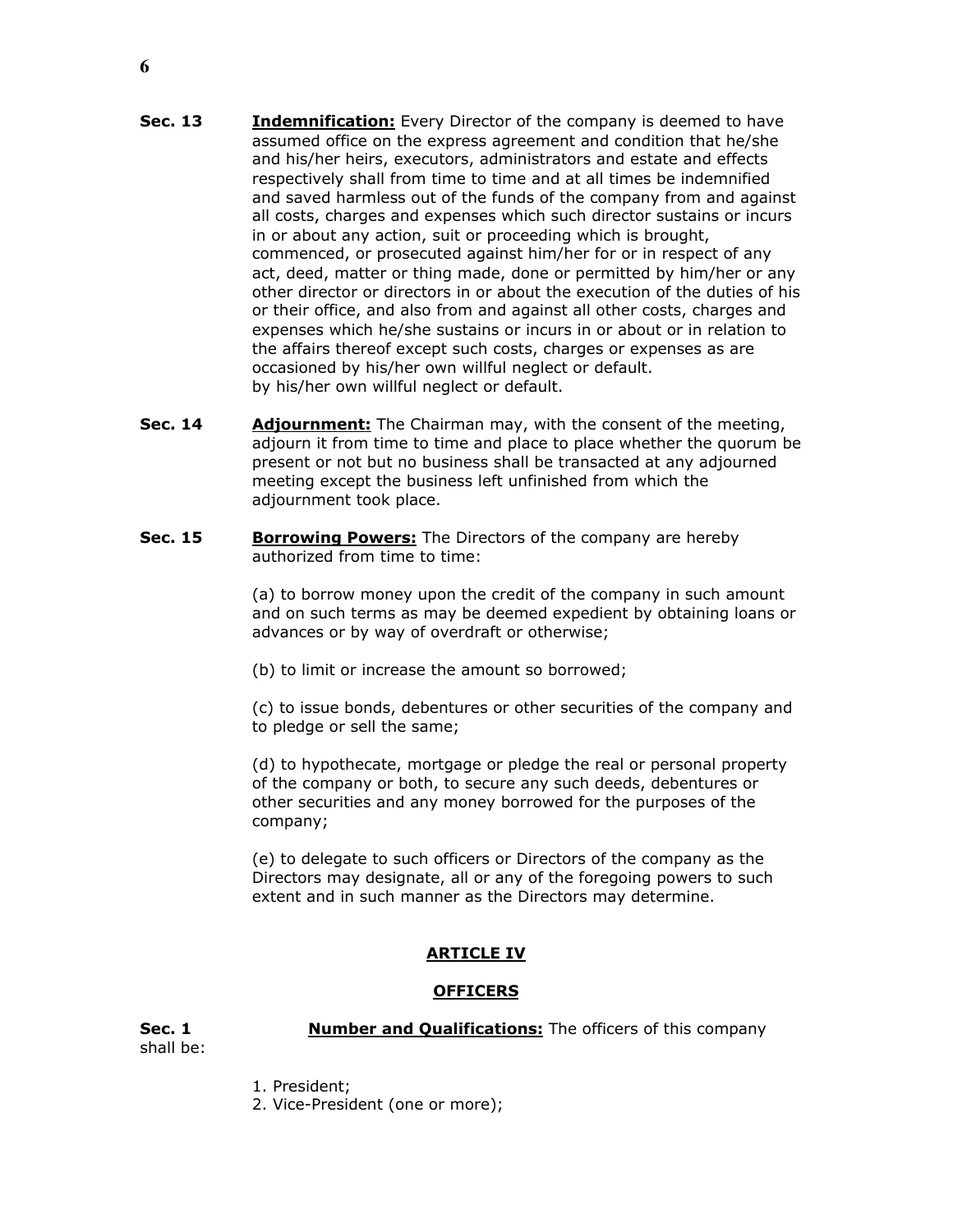- 3. Secretary;
- 4. Treasurer;

and all members of the company in good standing shall be qualified to fill any one of such offices, and any two offices may be held by one member.

**Sec. 2 Duties of Officers:** The duties and powers of the officers of the company shall be as follows:

> ss1. President: The President shall preside at all meetings of the Board of Directors and of members and act a Chairperson of the proceedings. He/She shall present at each annual general meeting of the members a report on the condition of the affairs of the company. He/She shall present a budget for the coming fiscal year at each annual general meeting for approval by the general membership. The budget shall be balanced with respect to income and outlays and shall identify any special assessments required of the membership. He/She shall cause to be called regular and special meetings of the members and Board of Directors in accordance with these by-laws.

He/She shall sign all deeds and other formal documents.

He/She shall see that the books, reports, statements and certificates required by law are properly made and kept and filed according to law.

He/She shall enforce the by-laws of the company and perform all the duties incident to his/her position and office or as required of him/her by the Board of Directors.

ss2. Vice-President: During the absence or inability of the President to render and perform his/her duties or exercise his powers as set forth in these by-laws, or in the Statutes under which this company is organized, the same shall be performed and exercised by the Vice-President, and when so acting he/she shall have all the power and be subject to all the responsibility hereby given to or imposed upon such President.

ss3. Secretary: The Secretary shall keep the minutes of the meetings of the Board of Directors and of the members in appropriate books.

He/She shall give and serve all notices of the company.

He/She shall be custodian of the records and of the seal and affix the latter as required.

He/She shall keep the company registry in the manner prescribed by law so as to show at any time the name and post office address of the members of the company, and shall keep such company register open at all times during business hours for the inspection of all members of the company and the Minister of Justice, or his representative.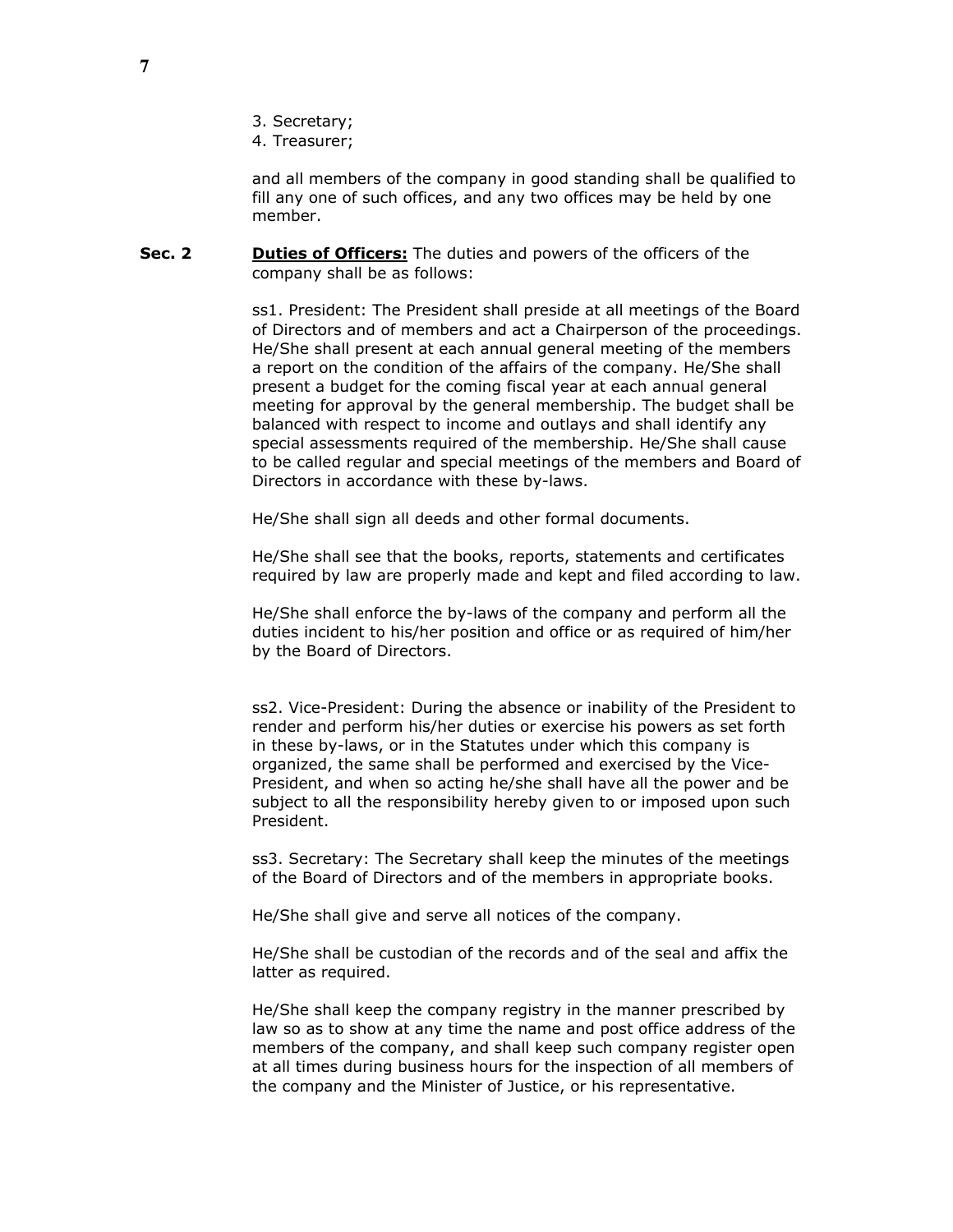He/She shall present to the Board of Directors at their meetings all communications addressed to him/her officially.

He/She shall attend to all correspondence and perform all the duties incident to the office of Secretary.

ss4. Treasurer: The Treasurer shall have the care and custody of, and be responsible for, all the funds and securities of the company and shall deposit all such funds in the name of the company in such bank or banks or safety deposit box as the Board of Directors or these by-laws may designate. He/She shall sign and make in the name of the company all cheques, warrants and orders for the payment of money, for deposit in the name of the company in the depository of the company.

He/She shall exhibit at all reasonable times his books of account to any member of the Board of Directors.

He/She shall render a statement of the finances of the company to the Board of Directors at such times as may be required by them and shall render a full financial report at the annual general meeting of the members of the company.

He/She shall keep correct books of account of all the business and transactions of the company and such other books of account as the Board of Directors may require. As a minimum, each transaction must be accompanied by the authorization from the Board to make the expenditure, the receipts associated with the expenditure and the names of the individuals or establishments receiving the payments. These books must be retained for seven years or until a successful audit has been performed by an auditor licensed to perform such work in the Province of New Brunswick.

He/She shall do and perform all other duties pertaining to the office of Treasurer.

- **Sec. 3** Bond: The Treasurer shall, if required by the Board of Directors, give to the company such security for the faithful discharge of his/her duties as the Board may direct.
- **Sec 4 Vacancies:** A vacancy in any office shall be filled by a majority vote by ballot of the Directors of the company at a Board meeting or a special Board meeting called for that purpose. The person so chosen shall hold office until the next annual meeting of the members of the company.

#### **ARTICLE V**

#### **SEAL**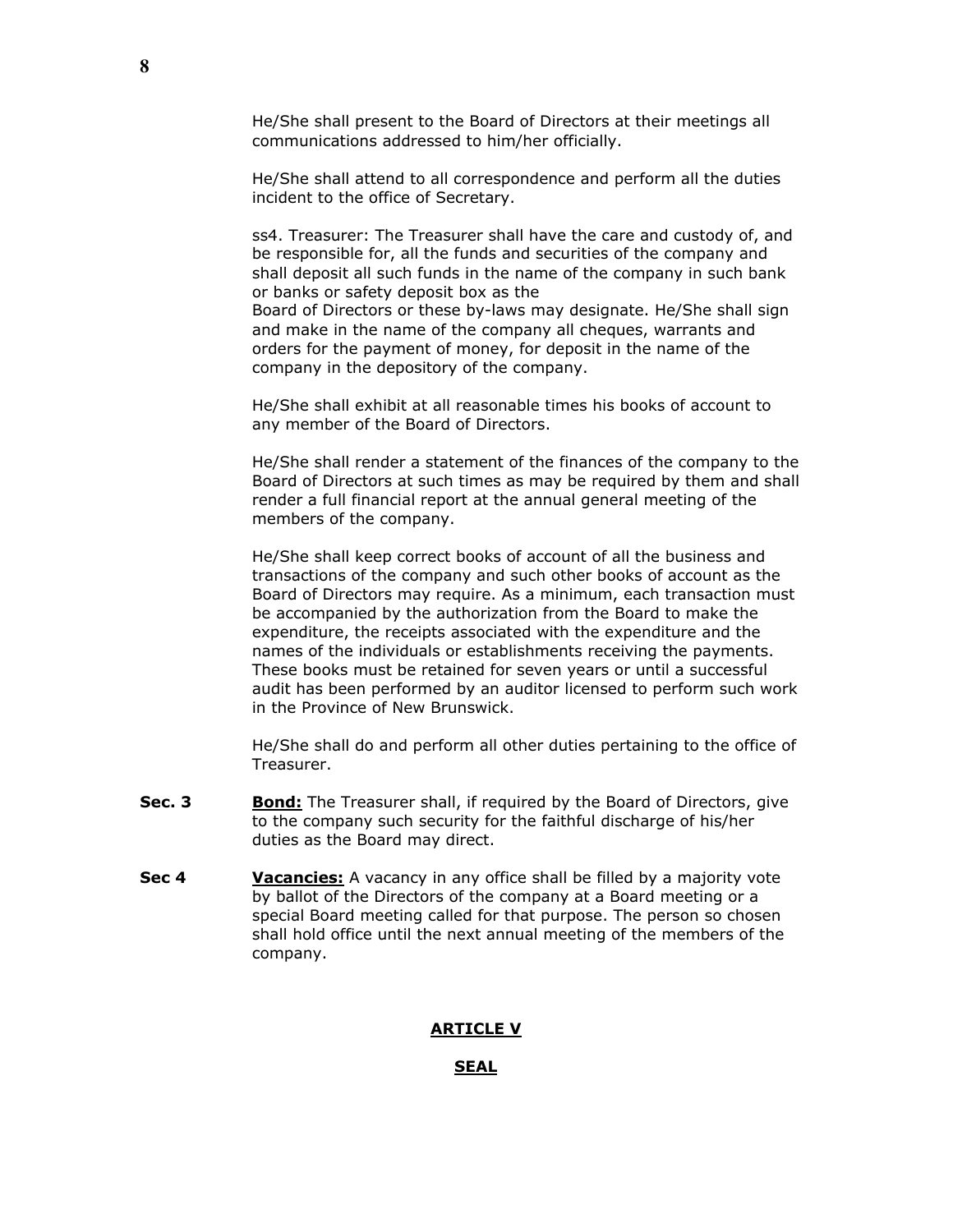**Sec. 1** Seal: The seal, a copy of which is impressed hereon, shall be the seal of the company.

## **ARTICLE VI**

## **BILLS, CHEQUES, NOTES, ETC.**

**Sec. 1** How Made: All cheques and drafts of the company shall be made in the name of the company and shall be signed by any two of the President, Vice-President or Secretary-Treasurer. The officers so authorized to sign on behalf of the company both as to title and number may be changed from time to time by resolution of the Board of Directors.

> All bills payable, notes or other negotiable instruments of the company shall be made in the name of the company and shall signed by the President and counter-signed by such officers as directed by resolution of the Board of Directors from time to time.

> Cheques, drafts and promissory notes in favour of the company shall be endorsed in the name of the company and signed by the Treasurer and shall be for deposit only to the credit of the company in the depository of the company unless directed otherwise from time to time by resolution of the Board of Directors.

## **ARTICLE VII**

#### **BANK**

**Sec. 1 Bank:** The depository of the company shall be the branch of the Charlotte County Credit Union, Limited, at Campobello, in the County of Charlotte and Province of New Brunswick and/or such other branch of any chartered bank of Canada or of the United States of America as the said Board of Directors may from time to time determine.

## **ARTICLE VIII**

## **FISCAL YEAR**

**Sec. 1** Fiscal Year: The fiscal year of the company shall terminate on the 30th day of June in each year or such other date as the Board of Directors may determine from time to time.

## **ARTICLE IX**

## **CONTRACTS**

**Sec 1** Contracts: No Director or Officer shall be disqualified by his/her office from contracting with the company either as Vendor, Purchaser or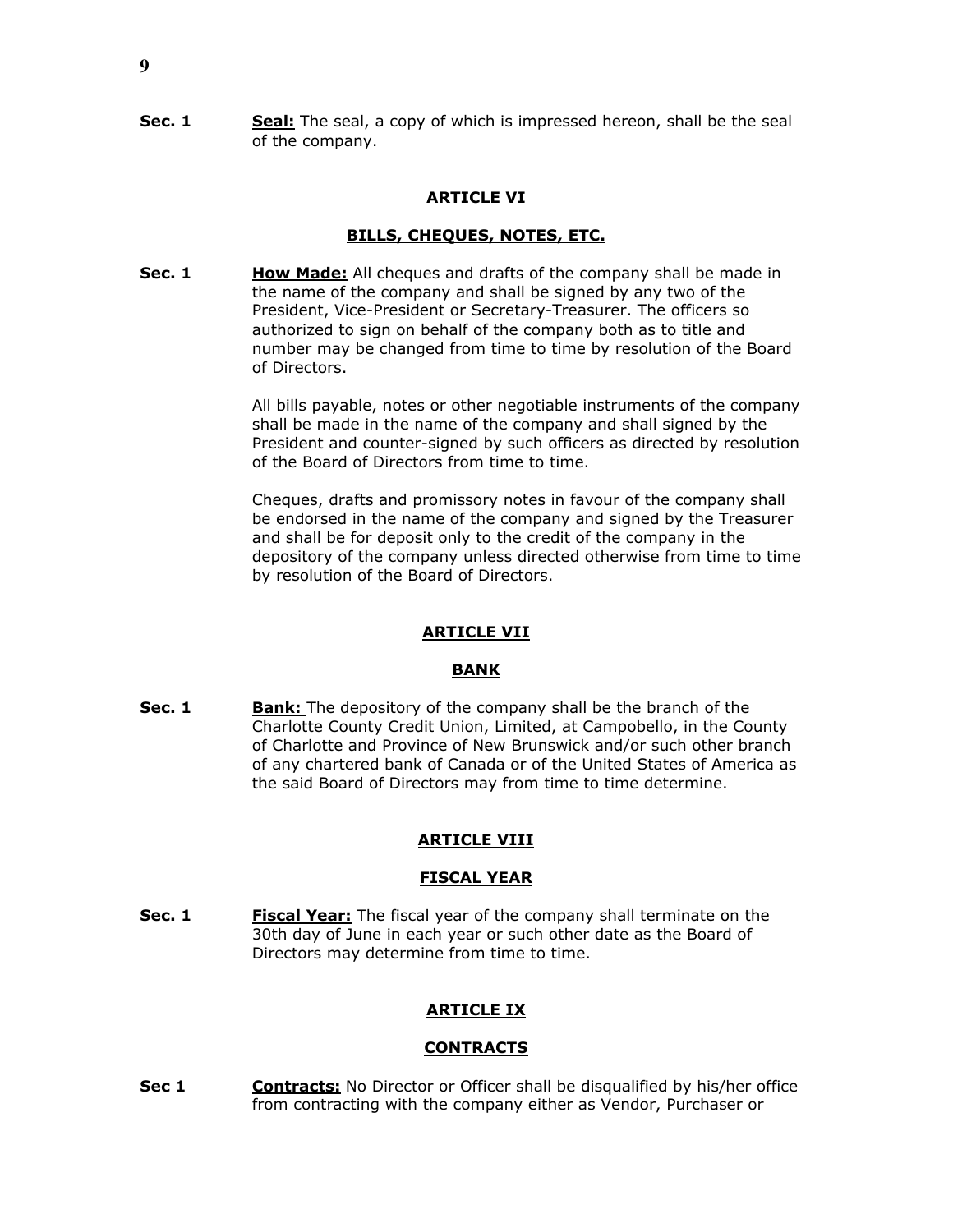otherwise, nor shall any such contract or any contract or agreement entered into by or on behalf of the company in which any Director or Officer shall be in any wise interested be voided, nor shall any Director or Officer so contracting or being so interested, be liable to account to the company for any profit realized by such contract or agreement by reason of such Officer or Director holding that office or by the fiduciary relation thereby established. It is incumbent on any Director or Officer seeking to contract with the company to formally reveal his/her interest in the transaction to the Board in advance of consummating the agreement.

## **ARTICLE X**

#### **MEMBERS**

- **Sec. 1 Eligibility:** Membership in the company is restricted to the registered owner (individual or corporate) of one or more lots in the Campobello Island Subdivision Scheme established by Larry E. Kuca, Trustee, in the year 1986, and any additions, supplements and variations thereof. There shall be deemed to be one membership for each of such lots and where a lot is owned by more than one owner (individual or corporate) said owners shall share such membership.
- **Sec. 2** Associate Member: A person who is a member in good standing of a community club or organization with its principal office and place of business on Campobello Island shall be eligible for an associate member-ship in the company. A community club is not herein defined to afford broadness of definition but examples would be a tennis club, swimming club or yacht club.
- **Sec. 3** Owner of Lot: Persons who have entered into a contract of purchase for a lot shall be deemed to be an owner of the lot for membership eligibility purposes when the title to the property has been transferred at settlement.
- **Sec. 4 Membership in the company shall automatically cease when a member ceases to own a lot in the said Subdivision.**
- **Sec. 5** Approval: Upon the approval of each new member, the Secretary shall notify him/her and furnish him/her with a copy of the by-laws and/or the constitution. He/She shall also request him/her to remit the fees provided to be paid on admission.
- **Sec. 6** Register: The secretary shall cause a list of members to be kept in a book provided for that purpose, which shall be known as the company register, and shall at all times during business hours be open for inspection to all members of the company and the Minister of Justice or his representative. In case any person resigns or otherwise ceases to be a member as in these by-laws provided, his name shall be removed from the register and in case of suspension of any member, a memorandum thereof shall be inserted in the register during such suspension.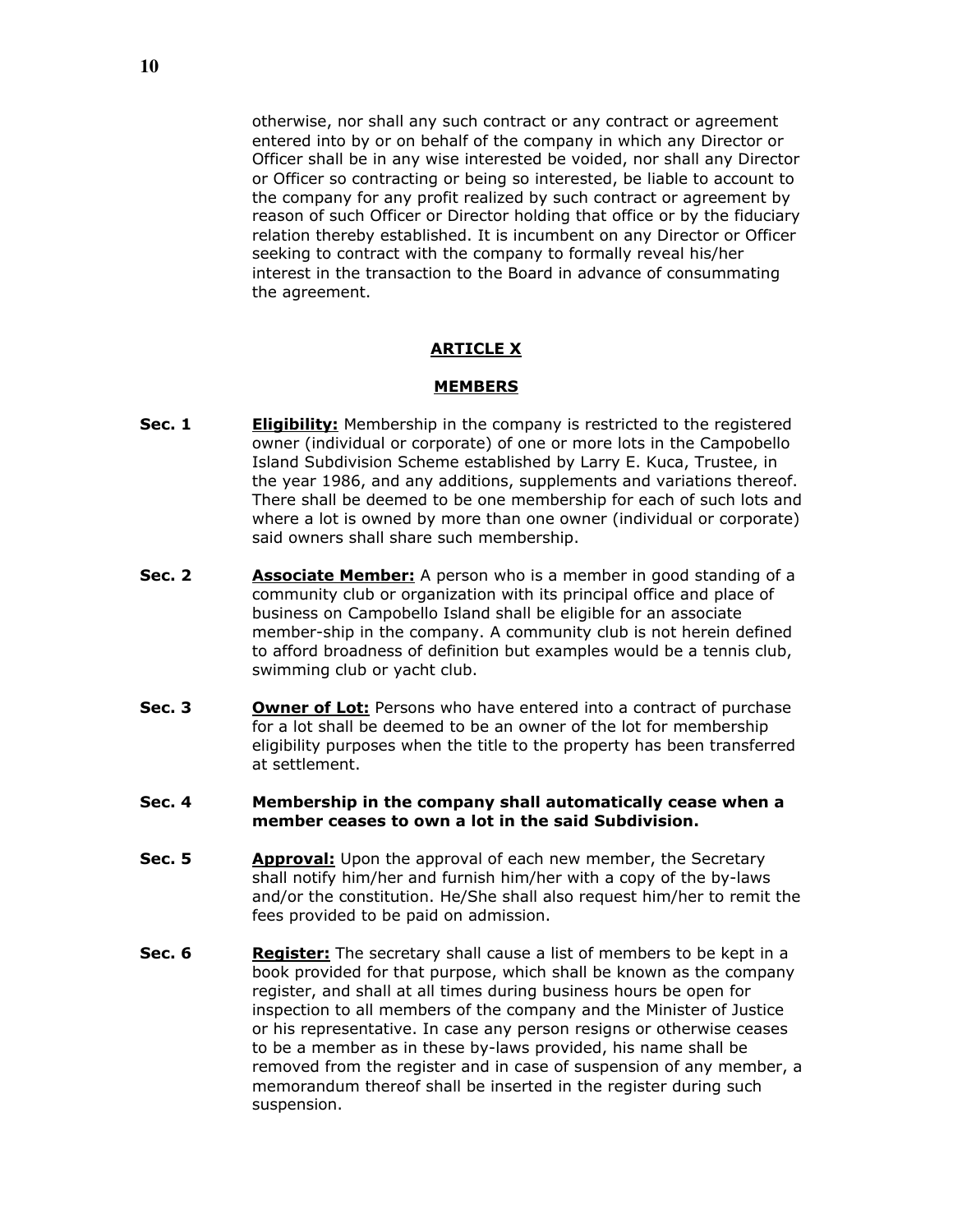- **Sec. 7 Suspension or Expulsion of Member:** A member may be suspended or expelled by a majority of the votes cast at an annual or special meeting of the members of the company, or at any meeting of the Board of Directors for any cause or reason deemed sufficient by such meeting of members or Directors as the case may be. Provided however, that the member shall first have the right to be heard in person or by representation. Any suspended or expelled member may be reinstated at the discretion of the members at a general meeting, or the Directors at a meeting thereof.
- **Sec. 8 Compulsory Membership:** Membership in the company is compulsory for all persons qualified, i.e. own lots in the Campobello Island Subdivision established by Larry E. Kuca and any additions, supplements and variations thereof, and their membership shall continue so long as they own a lot in the said Subdivision unless suspended or expelled as in these by-laws provided. Suspended and/or expelled members shall continue to be bound by the covenants contained in their deeds and the bylaws of the company.
- **Sec. 10 Transfer of Membership:** Memberships in the company shall be transferable upon its books by the holders thereof in person, or by their duly authorized attorneys or legal representatives, and upon such transfer, the expired certificate shall be surrendered to the company by the delivery thereof to the Secretary, or such other person as the Directors may designate, by whom they shall be cancelled and a new certificate shall thereupon be issued. A record shall be made of each transfer. No transfer of membership may be made except by the transfer of a lot in the said Subdivision Scheme.
- **Sec. 11 Closing of Membership Books:** The Board of Directors may close the membership transfer books of the company for a period not exceeding forty (40) days preceding the date of any meeting of members; provided, however, that in lieu of closing the membership transfer books the Board of Directors may fix, in advance, not exceeding forty (40) days preceding the date of any meeting of members, a record date for the determination of the members entitled to notice of and to vote at such meeting and in such case, such members only as shall be members of record on the date so fixed, shall be entitled to such notice of and to vote at such meeting not- withstanding any transfer of any membership on the books of the company after such record date fixed as aforesaid.
- **Sec. 12** Membership Privileges: In addition to the privileges and responsibilities of membership, in this by-law and subsequent by-laws set forth, membership privileges shall be granted to a member of the company in good standing, his/her spouse, conjugal common-law partner and all children of the immediate family who are unmarried and residing at the residence of the member.
- **Sec. 13 Guest Privileges:** Guests of company members in good standing may be sponsored and granted temporary membership privileges under a set of guidelines established by the Board of Directors.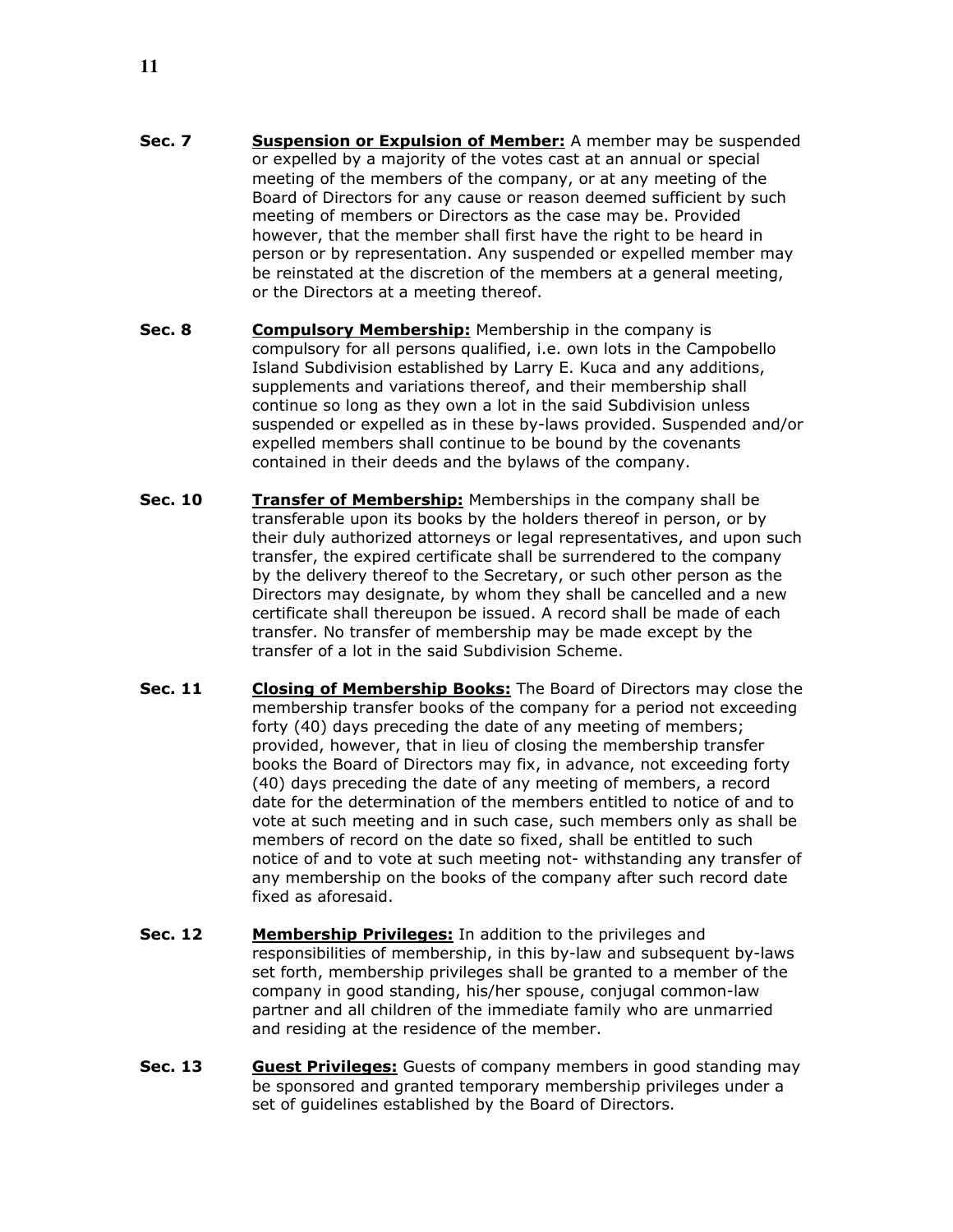- **Sec. 1** Annual Dues: The Board of Directors shall from time to time by majority vote, fix or change the annual membership dues payable by members. These annual membership dues are assessed on a per lot basis. The funds received from the collection of dues are to be used for the general expenses of the company. These include, but are not limited to, taxes, rentals, office supplies, postage, publication expenses, web site creation and maintenance, authorized reimbursable expenses, legal and audit expenses, maintenance of properties and other generally recurring costs.
- **Sec. 2** Assessments: The Board of Directors may from time to time make special assessments against the members. These assessments will be identified by the president in his/her annual budget submission to the general membership. The funds from the special assessments shall be approved for specific projects or special limited expenses. Assessments could be approved for one or multiple years but each assessment request must contain start and completion dates.
- **Sec. 3** Default in Payment: All members shall be liable to the company for such fees and/or dues as are imposed from time to time by the Board of Directors. A member who does not pay the fee determined by the Board or any assessment made by the Board, by the time fixed for the closing of the membership books shall automatically be suspended from membership, but on payment of all unpaid fees and assessments may be reinstated in the discretion of the Directors after the membership books have been reopened. During the period of suspension, the member continues to be bound by the covenants of his/her deed and the policies and procedures of the company. The Directors may require the payment of interest on any such fee or assessment from the time fixed for payment until the date of payment and such interest together with the fee shall be deemed to be a fee payable to the company and recoverable in any action in a court of competent jurisdiction. If such court action is judged in favor of the company, all court fees and other related expenses incurred by the company shall be paid by the member. The Directors, at their sole discretion, impose liens or other encumbrances on the properties of those members refusing to meet these obligations.

## **ASSOCIATE MEMBERSHIP**

- **Sec. 1** A Campobello community club or organization interested in pursuing a particular hobby, avocation or field of interest which may require the use of the company's facilities on a regular basis may apply to the Board of Directors of the company through the Secretary for associate member- ship for its members.
- **Sec. 2 Eligibility:** The Directors shall, from time to time, determine the community clubs from Campobello Island whose members shall be